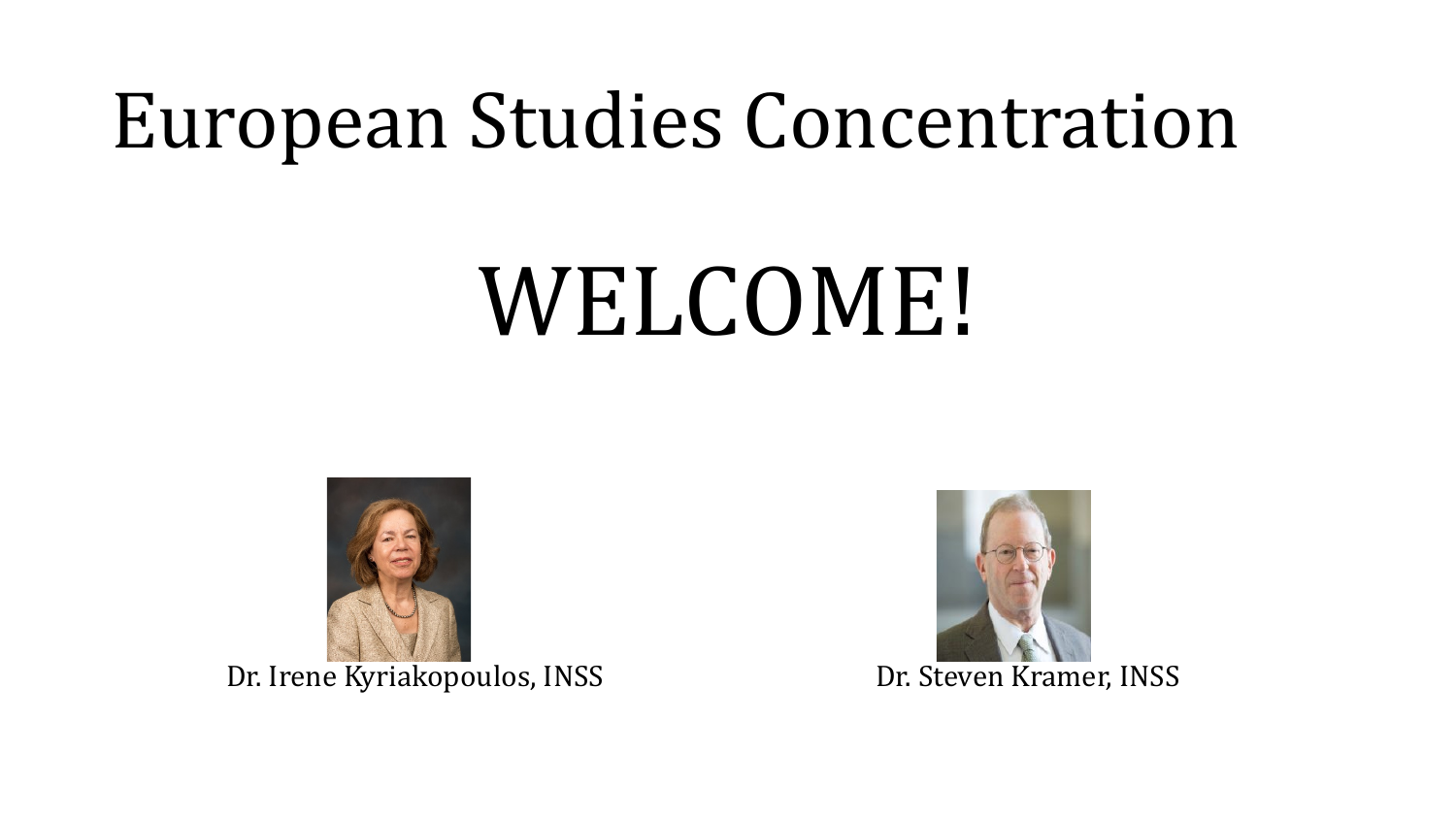### **European Studies Concentration, AY 2020-2021**

- The *European Studies Concentration* provides in-depth understanding of the history, politics, economic and security dimensions of US-European relations and prepares students for leadership positions in or related to Europe.
- It consists of **two courses**: *The European Union: Past, Present and Future* (Fall); *and European Politics and Security* (Spring).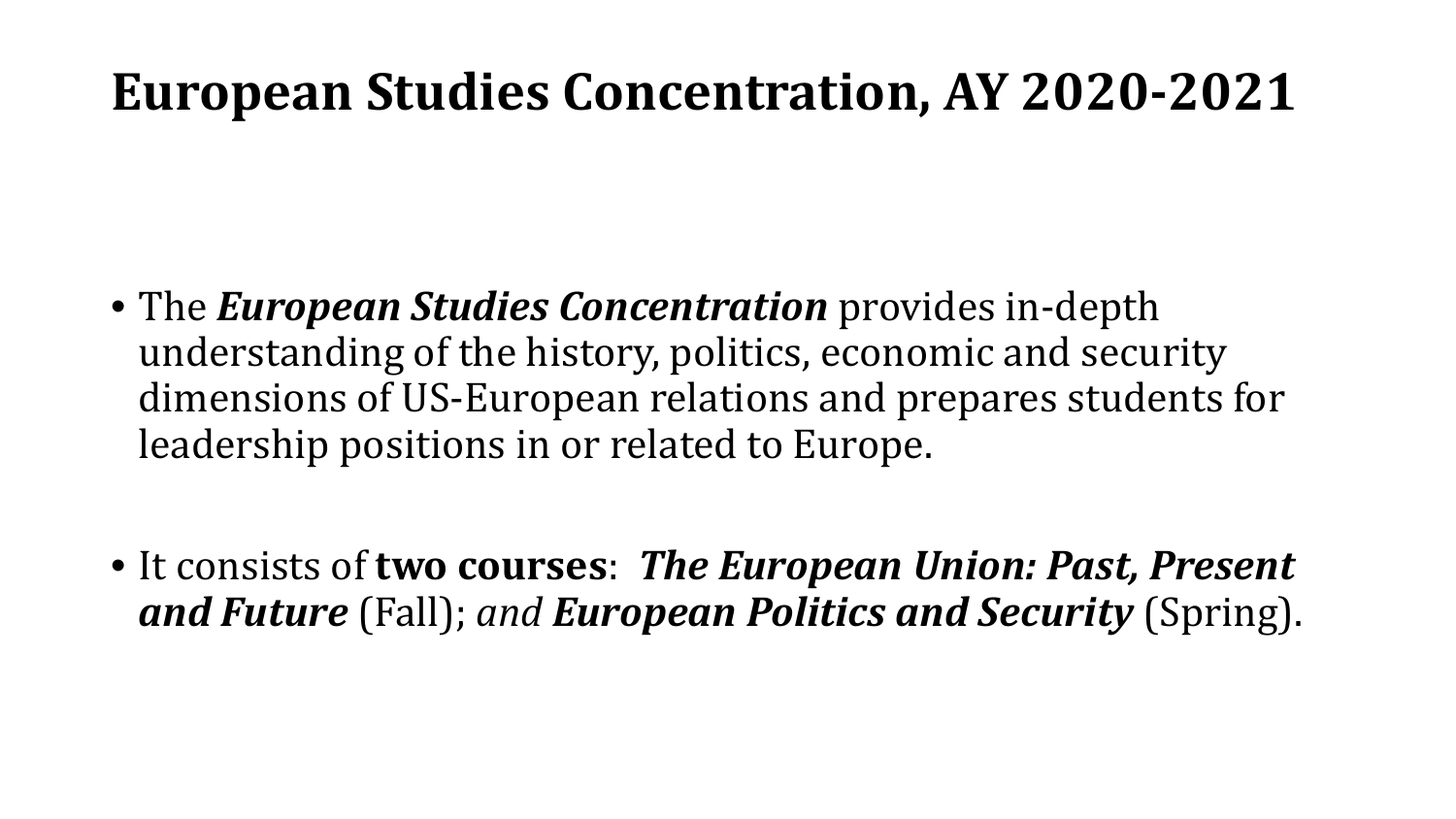#### **NDU 6094: The European Union; Past, Present and Future- Fall 2020**



Instructor: Dr. Irene Kyriakopoulos [kyriakopoulosi@ndu.edu](mailto:kyriakopoulosi@ndu.edu); [kyriakopoulosirene@gmail.com](mailto:kyriakopoulosirene@gmail.com)

This course examines the evolution of the European Union (EU) as a unique geopolitical entity; analyzes the historical, political, and economic origins of current EU governance policies; sets the stage for assessment of the EU as a global power with a significant defense industrial base; and traces implications for US national security strategy in the NATO context. **This course is part of the European Studies Concentration, in direct support to the EUCOM Scholars and administered by the NDU Scholars Program. (Class Limit 15) (2 Credit Hours). This course, along with NDU 6095, counts toward the two-course requirement of the European Studies Concentration.**

TUE, 1230 - 1430, 09/14/2020 – 12/8/2020 (changes to 1400-1600 after 6th lesson)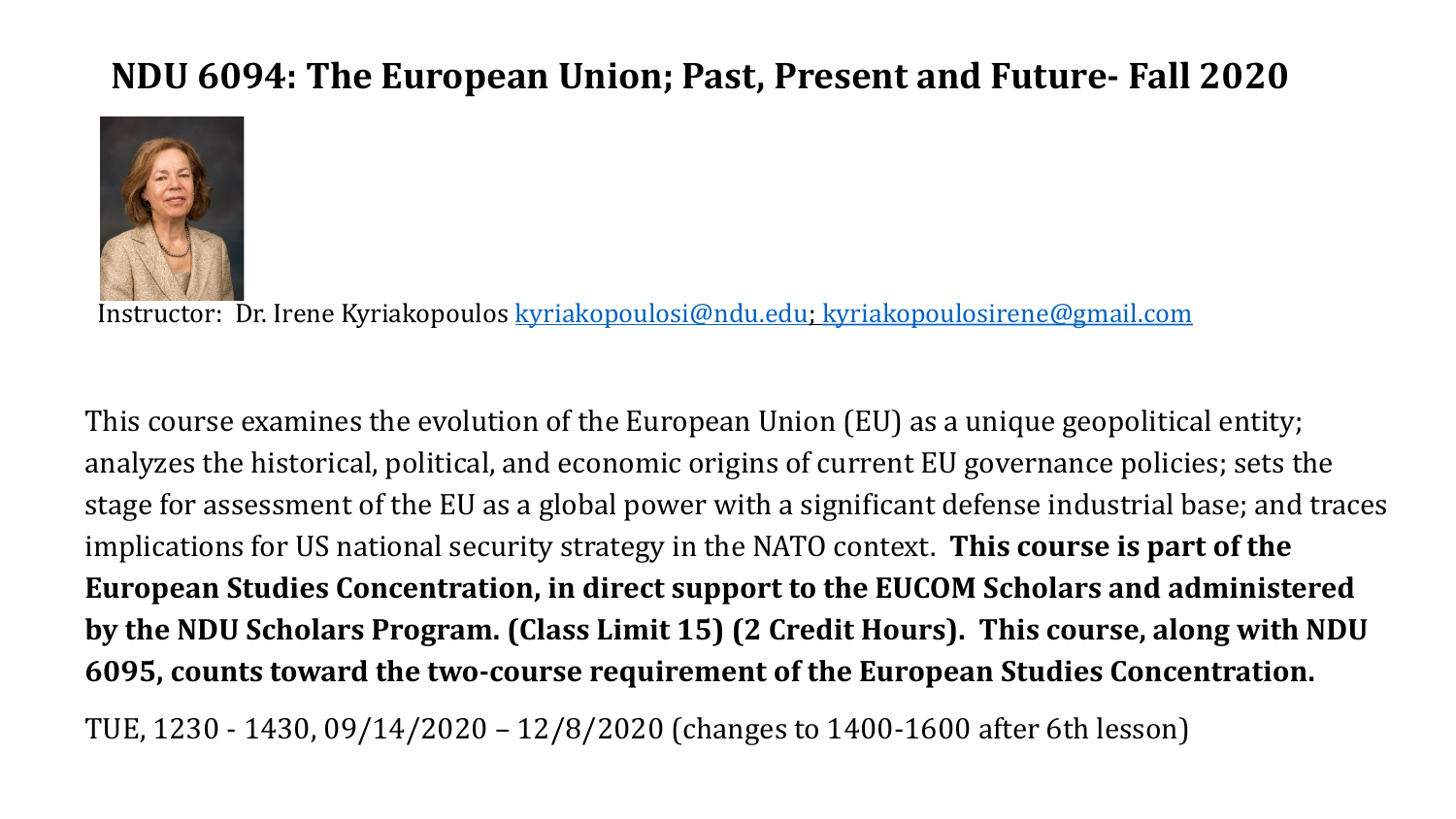#### **NDU 6095: European Politics and Security**



Instructor: Dr. Steven Kramer [kramers@ndu.edu](mailto:kramers@ndu.edu)

Europe is going through a period of crisis. The rise of illiberal democracy and non-democratic populist movements, Brexit, an increasingly threatening Russia, and the persistence of jihadism challenge stability. This course will provide the context: political, economic, social, and strategic – to understand today and tomorrow's Europe and its relationship to the United States of America. **This course is part of the European Studies Concentration, in direct support to the EUCOM Scholars and administered by the NDU Scholars Program. (Class Limit 15) (2 Credit Hours). This course, along with NDU 6094, counts toward the two-course requirement of the European Studies Concentration. (Class Limit 15) (2 Credit Hours)** 

TUE, 1230 – 1430, 01/04/2021 – 03/23/2021 (Changes to 1400 – 1600 after 6th session)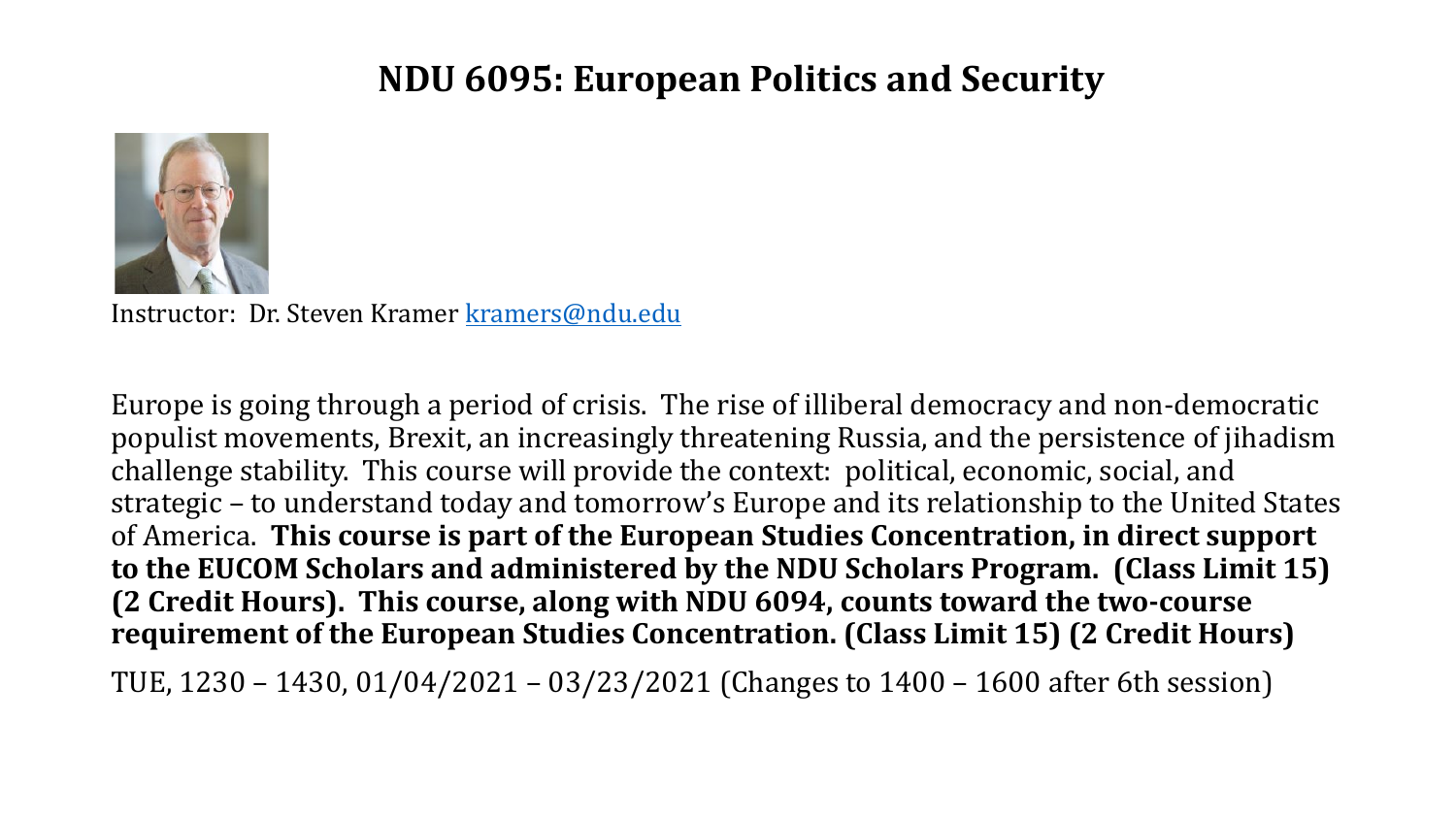### **European Concentration Studies and the NDU-EUCOM Scholars Program: How are they related?**

• By a Memorandum of Agreement between the National Defense University and EUCOM, students engaged in policy research related to EUCOM "will tailor their electives to focus on Europe". The European Studies Concentration program was designed for this purpose.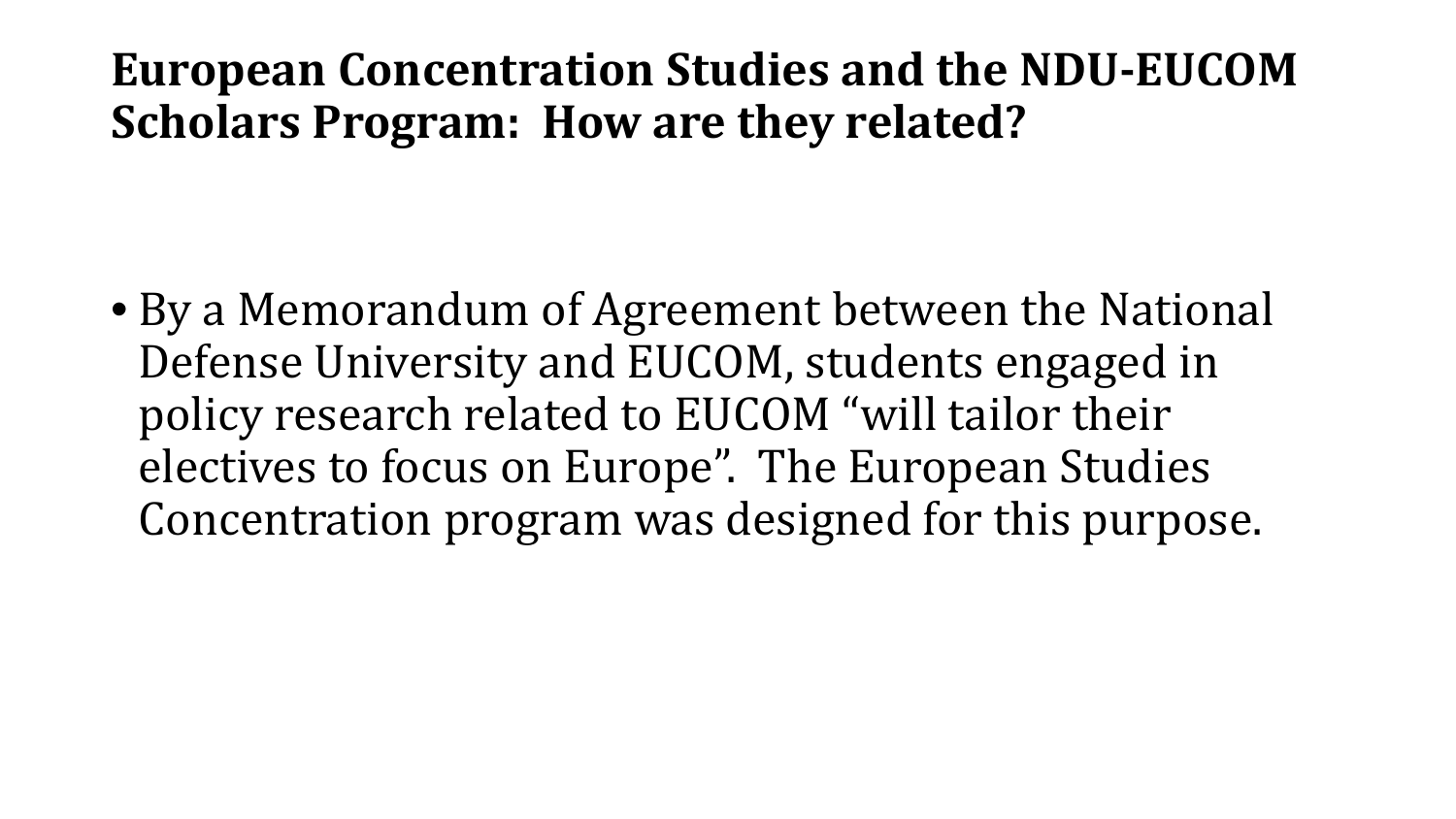### **European Concentration Studies and the NDU-EUCOM Scholars Program, AY 2020-2021**

- The **European Studies Concentration** is aligned with **NDU's EUCOM Scholars Program**, which offers students an extraordinary opportunity for policy research, culminating in a brief to a senior leader on a topic of interest and relevance to EUCOM.
- Competitively selected, EUCOM Scholars are enrolled in the European Studies Concentration to conduct independent research, to include interface with policy-making and policy research agencies and organizations in the US and abroad. EUCOM Scholars (military and civilian students who are US citizens) deliver a research paper and a concise senior-level briefing.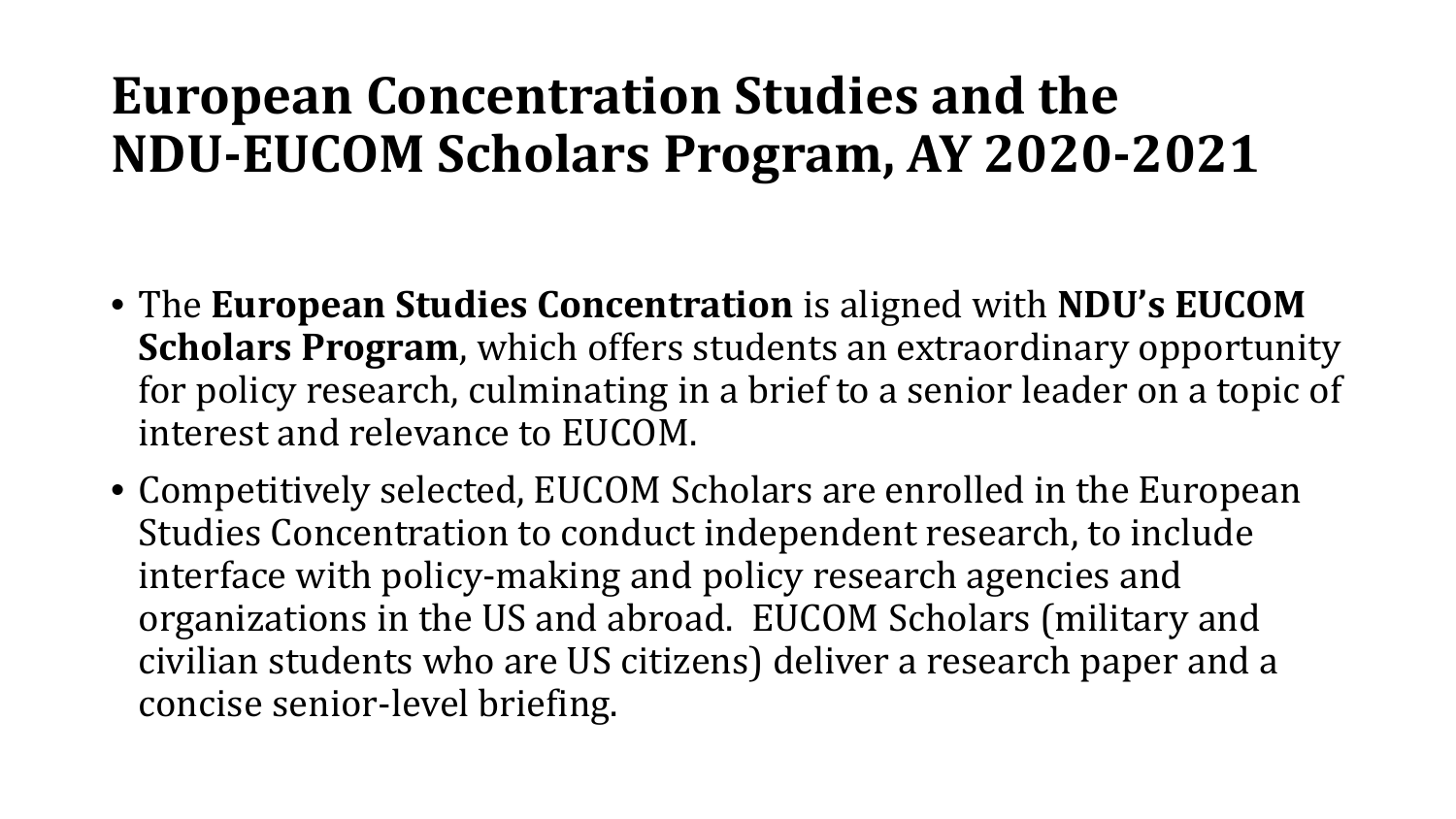## If you are wondering:

- **Q**: Can I register for the European Studies Concentration program courses if I do not plan to compete for a EUCOM Scholar designation? **A**: Yes. The European Studies Concentration program provides in-depth understanding of the history, politics, economic and security dimensions of US-European relations and prepares students for leadership positions in or related to Europe.
- **Q**: Does the European Concentration program have any prerequisites in subject matter expertise? **A**: No.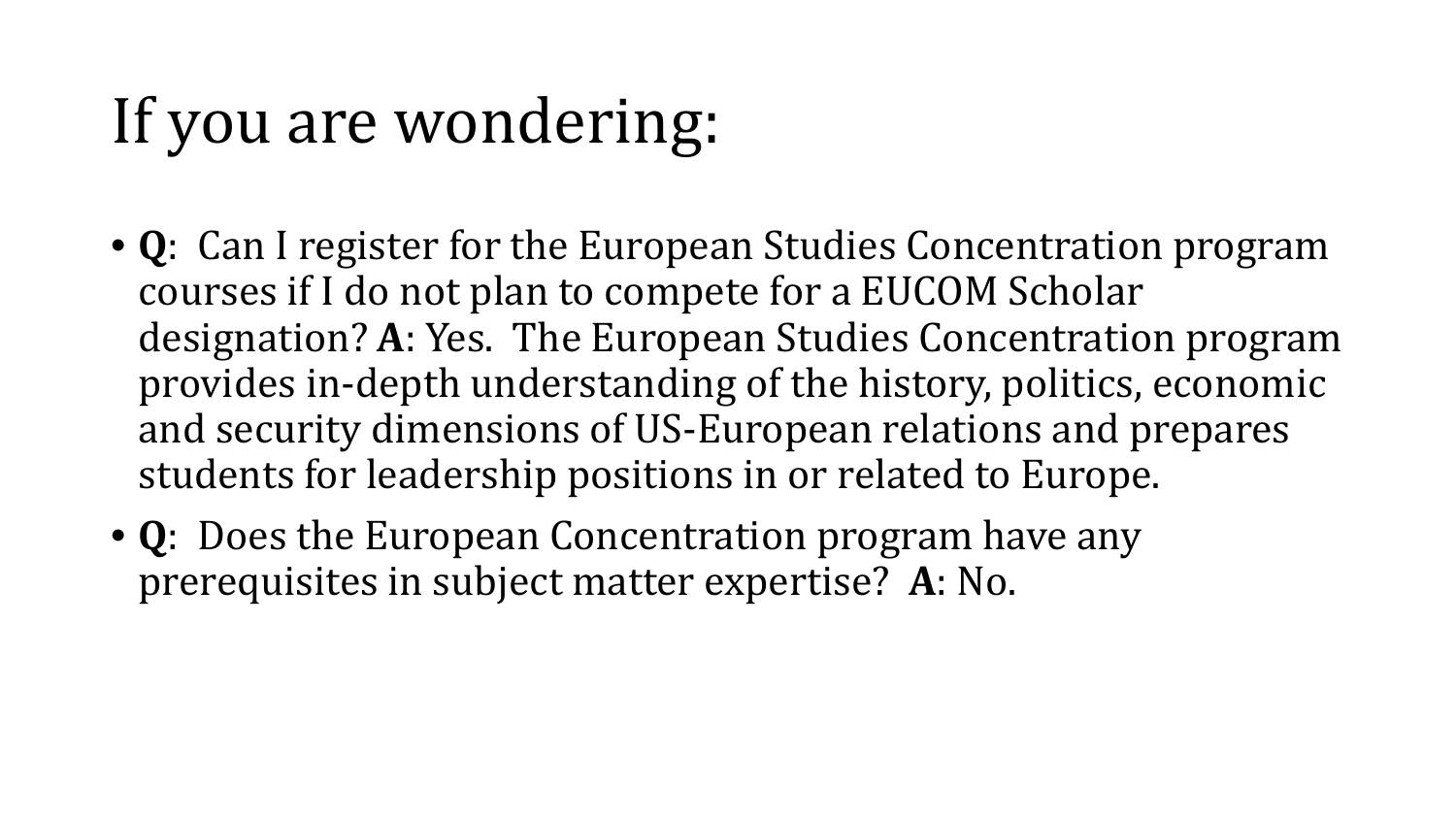## Current Topics & Policy Research of Interest to EUCOM

- **TOPIC 1: NATO'S ROLE IN EUROPE'S MIGRANT CRISIS IN THE POST-PANDEMIC ERA**
- **TOPIC 2: CHINA IN EUROPE AFTER THE COVID19 PANDEMIC**
- **TOPIC 3: PESCO AND NATO: IMPLICATIONS FOR TRANSATLANTIC SECURITY**
- **TOPIC 4:**

**a) RUSSIA IN EUROPE**

**b) RUSSIA's STRATEGIC DECISION-MAKING**

*Contact information:* 

• *Dr. Irene Kyriakopoulos at [kyriakopoulosi@ndu.edu](mailto:kyriakopoulosi@ndu.edu) and [kyriakopoulosirene@gmail.com](mailto:kyriakopoulosirene@gmail.com)*